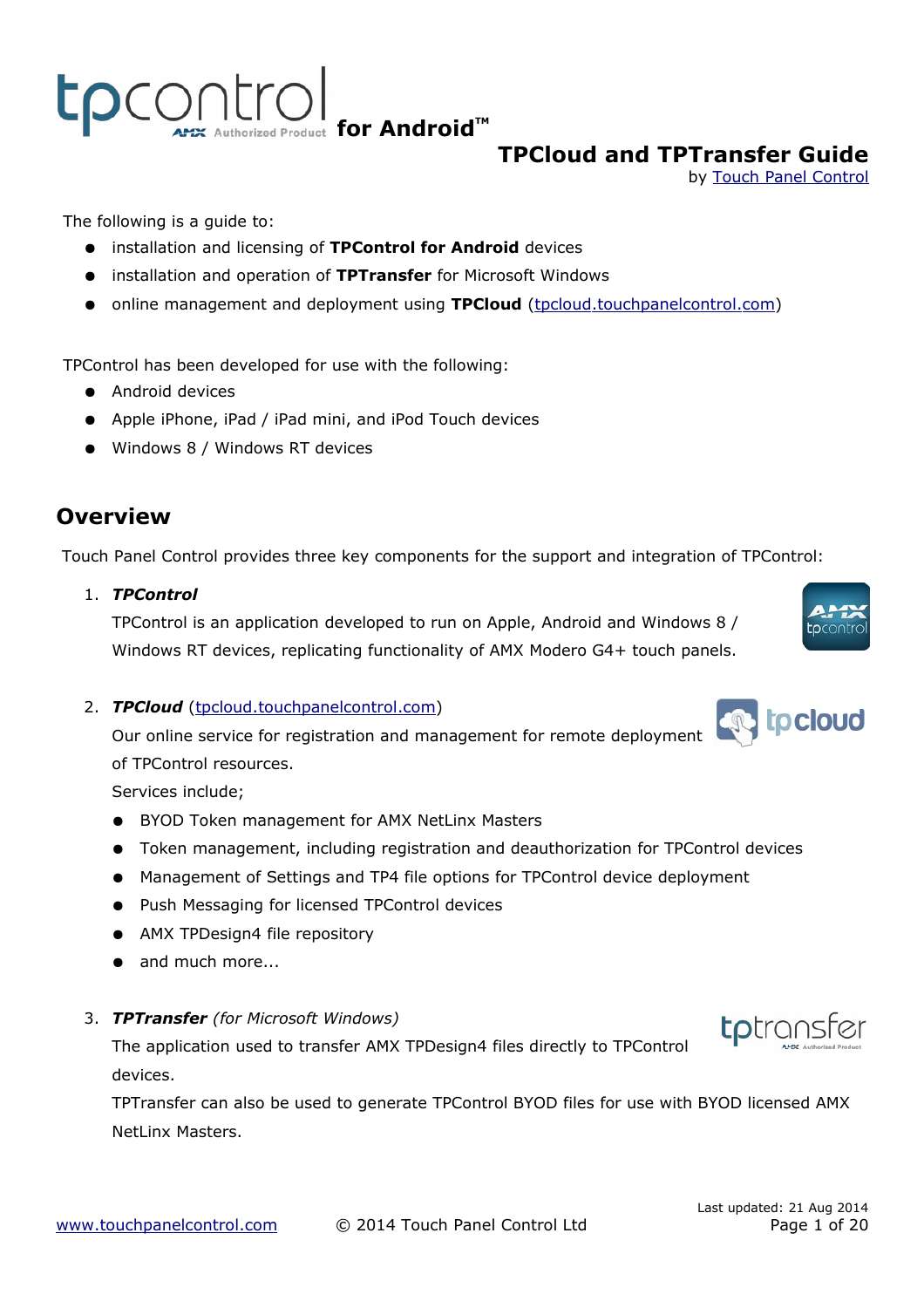# **Do you have a TPC User ID/Email account?**

- If you already have an account with [Touch Panel Control](file:///D:/Google%20Drive/TPC/TPC%20Manuals_APIs/(http://www.touchpanelcontrol.com)%20) [\(http://www.touchpanelcontrol.com\)](http://www.touchpanelcontrol.com/) or TPCloud [\(http://tpcloud.touchpanelcontrol.com\)](http://tpcloud.touchpanelcontrol.com/), you already have a *TPC User ID* that can be used to log in to either website.
- If you do not have an account, go to [TPCloud](http://tpcloud.touchpanelcontrol.com/) [\(http://tpcloud.touchpanelcontrol.com\)](http://tpcloud.touchpanelcontrol.com/) and [Register](http://tpcloud.touchpanelcontrol.com/en/user/register) – it's free to do. *The email you use to register becomes your TPC User ID*

### **Prerequisites**

- Android device running Android OS v4.0+
	- TPControl for Android is also available for Android OS v1.6+ devices, but is no longer developed NOTE: certain features may not be available for all revisions of Android OS i.e. multi-touch functionality was not introduced until Android OS v2.0, so support will vary between devices *Download TPControl using the applicable App Store application on the device Click* [here](https://play.google.com/store/apps/details?id=com.touchpanelcontrol.tpcontrol) *for the [TPControl for Android](https://play.google.com/store/apps/details?id=com.touchpanelcontrol.tpcontrol) Google Play application link*
- A WiFi connection on your TPControl device for connection to an AMX NetLinx master
- For setup via [TPCloud,](http://tpcloud.touchpanelcontrol.com/) a computer running a suitable web browser is required
- For setup via [TPTransfer](https://www.touchpanelcontrol.com/catalog/product/redirect/type/tptransfer/latest/1/s/w) (developed for Microsoft Windows XP/Vista/7), a suitable computer is required.

TPTransfer is available from the [Downloads](http://www.touchpanelcontrol.com/catalog/product/download) section of the Touch Panel Control website.

● AMX TPDesign4 available from www.amx.com used to create and edit custom TP4 files for use with TPControl.

For more information, please refer to the section titled **TPDesign4** - Creating a panel design

- To license a device, either a *Trial license Token* or *Full license Token* is required. Trial and Full license Tokens can be obtained from our [Products](http://www.touchpanelcontrol.com/products.html) page at [www.touchpanelcontrol.com/products.html,](http://www.touchpanelcontrol.com/products.html) with Full license Tokens also available via the AMX Dealer/Distribution channel
- An Internet connection is required at the time of license validation, during device registration *NOTE*:

Connection to AMX NetLinx control systems from TPControl devices, requires either that;

- a) the TPControl device is licensed with a TPControl Trial or Full license Token *or*
- b) the AMX NetLinx Master be licensed with a BYOD License Token.

If neither of the two licensing conditions above are satisfied, TPControl will remain in "Offline Mode".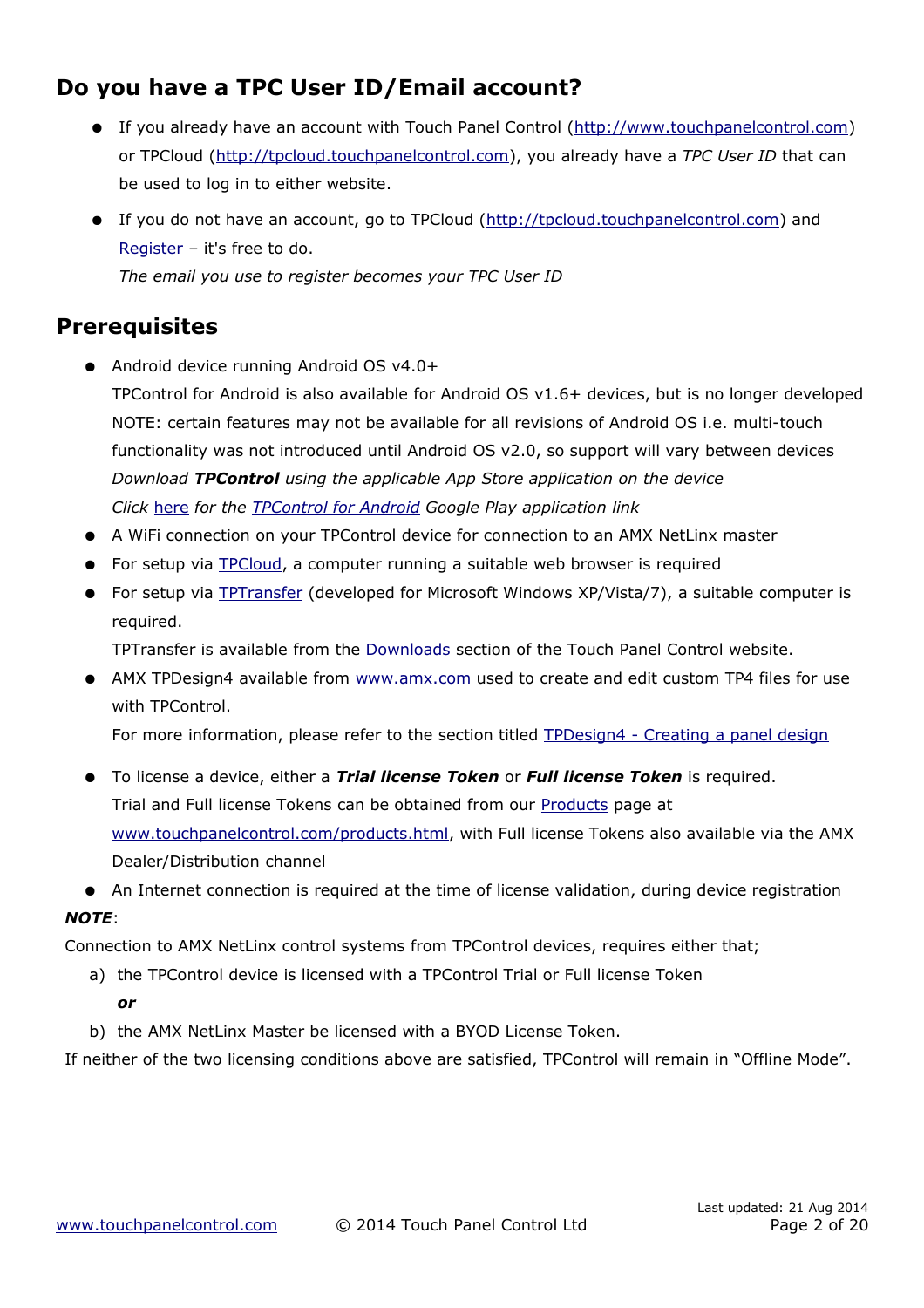# **TPControl**

TPControl is an application for your Apple, Android and Windows 8 / Windows RT devices, enabling them to talk directly to an AMX NetLinx Master just like a native AMX touch panel.

Upon initial installation of TPControl on your device, a default demonstration UI file is presented. The demo file highlights a small portion of AMX G4 functionality, and may also include *TPControl specific* features, such as VoiceControl and Push Messaging.

Customisation of UI designs is facilitated using AMX's TPDesign4 touch panel interface design software, resulting in files that can be loaded into TPControl via TPTransfer, TPCloud, or BYOD Licensed NetLinx masters. TPControl devices interact and operate seamlessly with the AMX NetLinx Master, just like other native AMX system components.

### **TPControl Installation**

Download the **TPControl** application by searching for "TPControl" within the **Google Play** application on your device. TPControl can also be found in Amazon, as well as other Android App Stores. Congratulations! You will now have a shiny new **TPControl** icon in your Start screen, that looks a little like this!



### <span id="page-2-0"></span>**TPControl Device Settings**

For a comprehensive list of configuration options and device specific settings within TPControl, please refer to the "*TPControl for Android - Device Settings*" document, available via our [Downloads](http://www.touchpanelcontrol.com/catalog/product/download) [\(www.touchpanelcontrol.com/catalog/product/download\)](http://www.touchpanelcontrol.com/catalog/product/download) page.

*Documentation is also available within 'TPTransfer -> Documentation'.*

*Refer to the section [How to access TPControl Device Settings](#page-10-0) for information on accessing administrative settings for TPControl.*

### **TPControl API Command List**

As well as extensive support for AMX G3/G4 API commands, TPControl also supports API commands and features that may not be supported by AMX touch panels.

Please refer to the "*[TPControl - API Commands supported in addition to AMX commands](http://www.touchpanelcontrol.com/files/pdf/TPControl%20-%20API%20Commands%20supported%20in%20addition%20to%20AMX%20commands.pdf)*" document, available via our [Downloads \(www.touchpanelcontrol.com/catalog/product/download\)](http://www.touchpanelcontrol.com/catalog/product/download) page.

*Documentation is also available within 'TPTransfer → Documentation'.*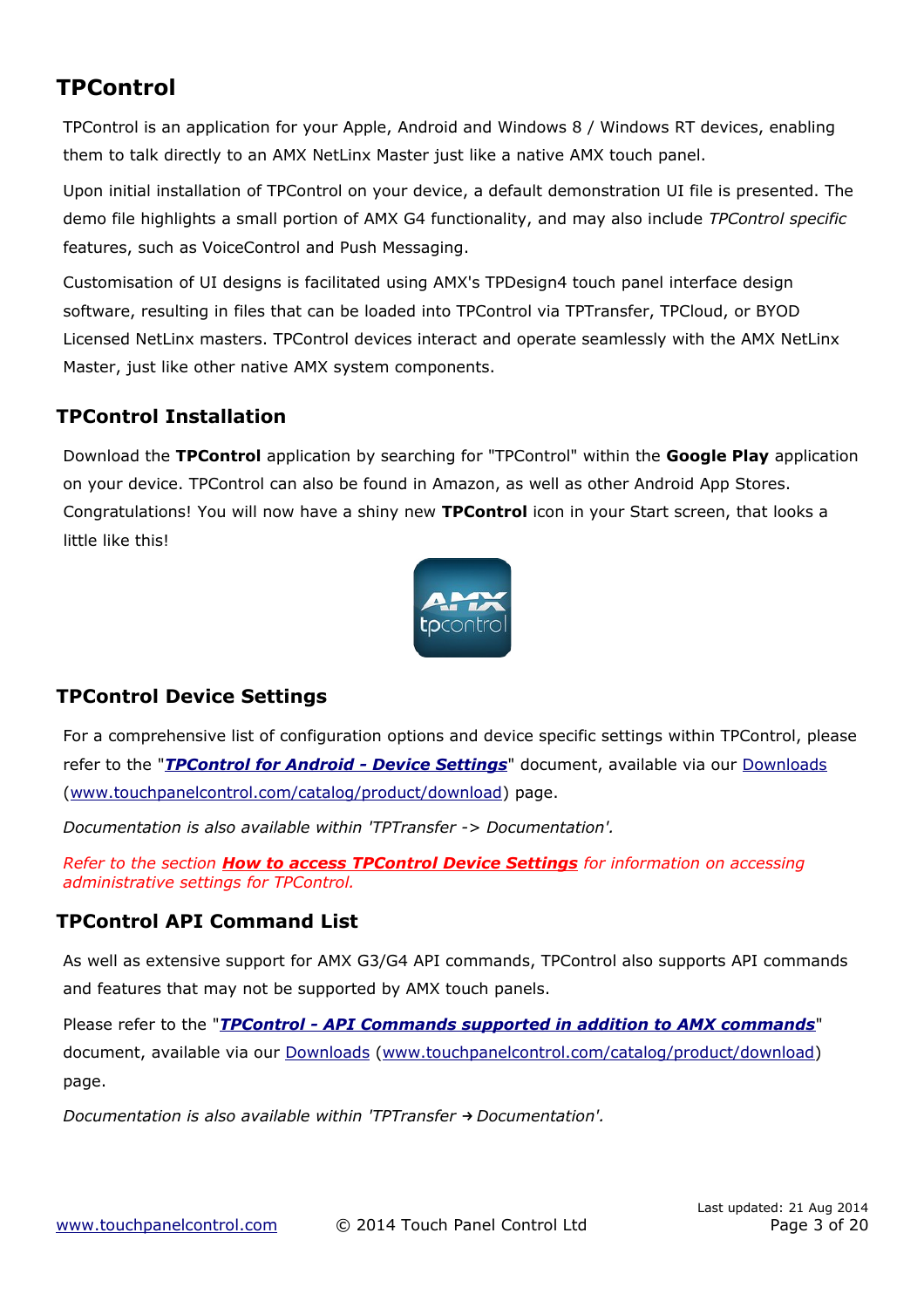# <span id="page-3-0"></span>**TPDesign4 - Creating a panel design**

AMX provide a software application called TPDesign4 which is used to create custom user interface designs for AMX Modero touch panels.

Importantly, TPControl is TP4 file agnostic, meaning that TP4 files created for use with AMX panels can also be transferred to TPControl *without any conversion needed*. *Screen Resize* options available in TPControl provide scaling options to suit upsizing/downsizing requirements.

Using TPDesign4, you can;

- create new panel designs from the included *TPControl (TPC)* panel type templates
- choose to convert an existing AMX TP4 file using "*TPDesign4 -> File -> Save As Different Panel Type*..."

| TP4 TPDesign4                                                                                                                                                                                                                                                                                            |      |
|----------------------------------------------------------------------------------------------------------------------------------------------------------------------------------------------------------------------------------------------------------------------------------------------------------|------|
| Edit<br>Panel Page<br>Button States Layout Transfer View Tools<br>Window<br>File                                                                                                                                                                                                                         | Help |
| <b>@BDDIX@@X @@</b> @ ∽∽C~ Ω@`@` ∎`*`@* <br>$\Box$                                                                                                                                                                                                                                                       | 囲    |
| $\overline{\phantom{a}}$<br>Off State<br>none<br>general                                                                                                                                                                                                                                                 |      |
| Workspace                                                                                                                                                                                                                                                                                                |      |
| x<br>New Project Wizard - Step 1                                                                                                                                                                                                                                                                         |      |
| TPControl for iOS, Android, Windows8 - iPhone5<br>Job name:                                                                                                                                                                                                                                              |      |
| Resolution:<br>Panel type:<br>320 x 480<br>iPhone (TPC)<br>480 x 320<br>Default Configuration<br><b>External Buttons</b><br>320 x 480<br>$960 \times 640$<br>Options:<br>640 x 960<br>1136 x 640<br>640 x 1136<br>Description<br>Apple iPhone4<br>(www.touchpanelcontrol.com)<br>tprogritol<br>tpcontrol |      |
| Use system generated file name<br>Next<br>Finish<br>< Back<br>Cancel<br><b>Help</b>                                                                                                                                                                                                                      |      |
|                                                                                                                                                                                                                                                                                                          |      |

Contact AMX at [www.amx.com](http://www.amx.com/) for more information regarding TPDesign4.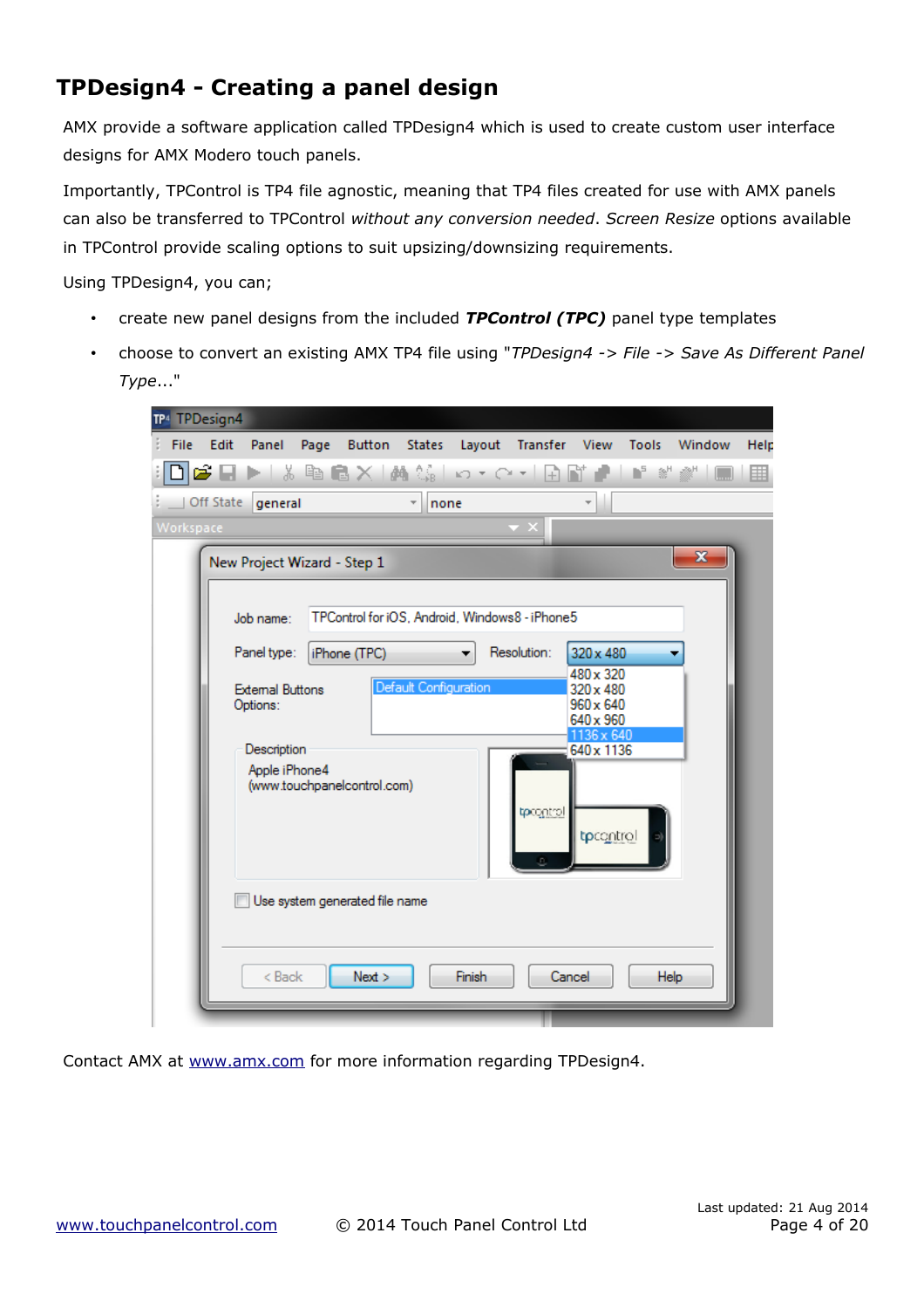# **Token registration and transferring TP4 files**

Touch Panel Control provide two methods for registration of TPControl device Tokens:

- 1. [Token registration On-Device](#page-5-0)
- 2. [Token registration via TPCloud](#page-6-0)

*NOTE*: *In order to successfully complete TPControl device registration, the device must have unrestricted access to the Internet*

Methods for transferring TP4 files to TPControl devices include:

- 1. TPCloud *Refer to Step [8](#page-9-0) on page [10](#page-9-0) for more details*
- 2. TPTransfer *Refer to page [12](#page-11-0) for more details*
- 3. BYOD Licensed NetLinx masters *Refer to our* [TPControl – BYOD How To guide](http://www.touchpanelcontrol.com/files/pdf/TPControl%20-%20BYOD%20How%20To.pdf) *for details*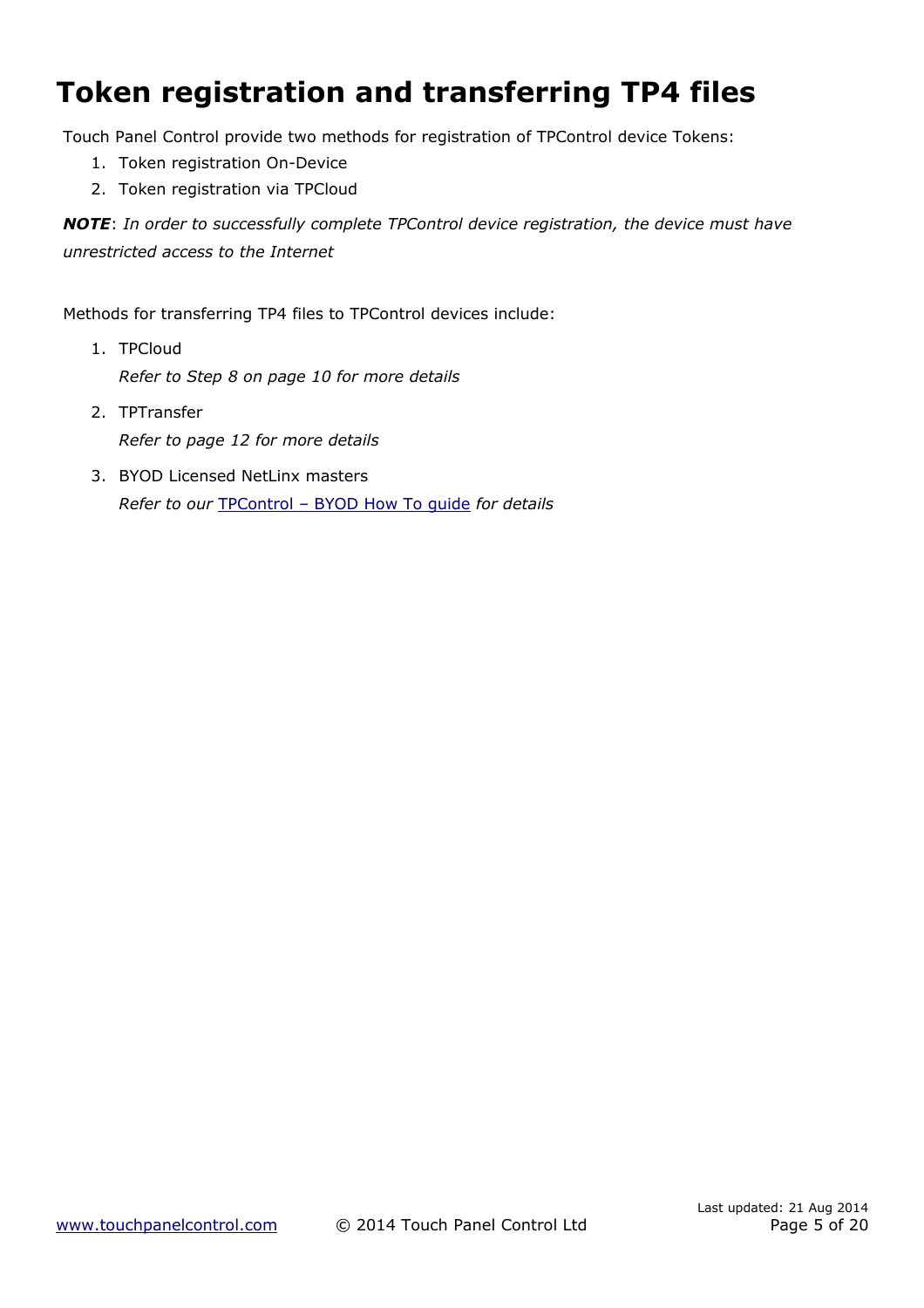# <span id="page-5-0"></span>**Token registration On-Device**

On your device, within Settings for TPControl, a '*Token Registration*' option is provided.

1. Enable the *Token Registration* option, and return to TPControl. A window similar to that shown below, will be presented:

| <b>TOKEN REGISTRATION</b>                                                                    |
|----------------------------------------------------------------------------------------------|
| Please enter an existing TPC User ID / Email and<br>TPC ontrol Token in the fields provided. |
| If you do not already have a TPC User ID, please<br>sign up at www.touchpanelcontrol.com     |
| TPC User ID:                                                                                 |
| Token:                                                                                       |
| <b>TPC Device ID:</b>                                                                        |
|                                                                                              |

- 2. Enter your 'TPC User ID (email)' and the Token value in each respective field.
- 3. Press '*SUBMIT*' to initiate the registration process.

All going well, within a few seconds, a window will appear stating the TPControl device registration was successful!

Congratulations – your TPControl device is licensed, permitting connection to any AMX NetLinx Master.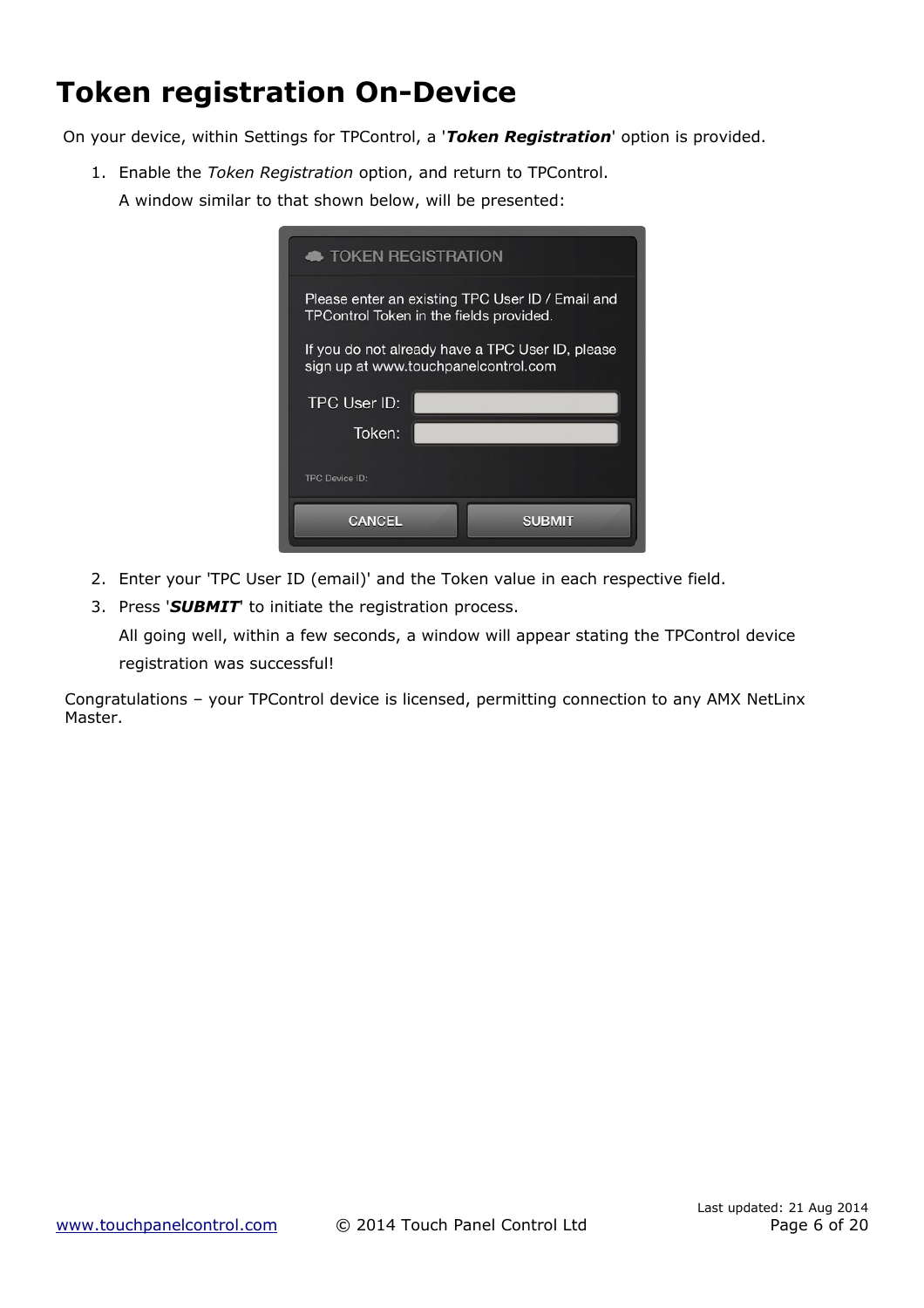# <span id="page-6-0"></span>**Token registration via TPCloud**

TPCloud (tpcloud.touchpanelcontrol.com) is our online, web-browser based service for management, registration and remote deployment of TPControl resources.

TPControl devices can retrieve information stored on TPCloud, including configuration Settings and TP4 files, all from a single button press on the device, or via the 'TPCloud update' option within Settings for TPControl on the device.

TPCloud provides a method for restoring and updating TPControl configurations, providing remote deployment functionality, triggered with as little as a single button press on the TPControl device.

TPCloud features include:

- **Token management**
	- BYOD Token management for AMX NetLinx Masters *Refer to our [TPControl – BYOD How To guide](http://www.touchpanelcontrol.com/files/pdf/TPControl%20-%20BYOD%20How%20To.pdf) for details*
	- Token management for TPControl devices
	- Add AMX distributed Tokens to your account
	- Registration of TPControl devices via PIN number: *Tokens > Token: View Details*
	- Deauthorization of TPControl devices: *Tokens > Token: Deauthorize*
	- Create/Edit/Delete custom labels for organising Tokens into; Projects, Customers, Locations

### ● **TP4 File management**

- Generate and download TP4 files for use with BYOD Licensed NetLinx Masters
- Upload TP4 files to your TPCloud file repository, complete with multi-file upload support
- Assign a TP4 file from your online repository to one or many Tokens for TPControl devices

### ● **Device management**

- Configure Settings for each TPControl device Token and assign TP4 files, providing a complete device profile that can be retrieved by the TPControl device at any time
- Deploy customisable Push Messages for updates and administration, directly to registered TPControl devices.

### ● **Multi-user**

● Invite users to your TPCloud Company, to view and manage shared Tokens

TPCloud provides many useful features for the deployment and maintenance of TPControl devices. Of note, *Push Messaging* is available via *Tokens > Token: Push Messages* providing the ability to deploy customisable messages directly to registered TPControl devices.

*A NetLinx module, available from the [Downloads](http://www.touchpanelcontrol.com/catalog/product/download) section of our website, can be used to deploy Push Messages to TPControl devices directly from your control system.*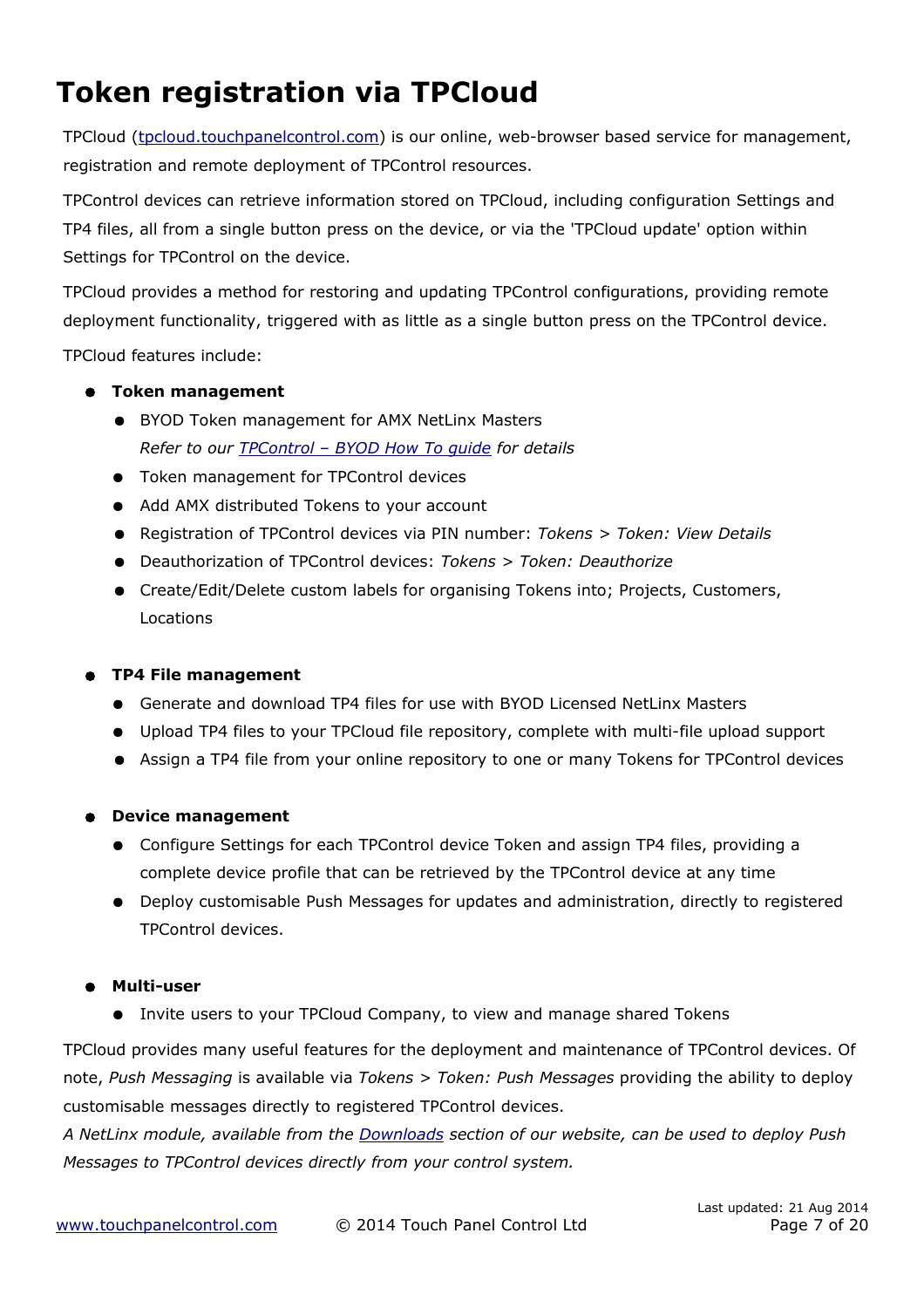# <span id="page-7-0"></span>**Token registration using TPCloud PIN**

To complete TPControl device registration using *TPCloud PIN*, please follow these steps:

- 1. Login to tpcloud touchpanelcontrol .com using your *TPC User ID* (email) and credentials.
- 2. Select the *Tokens* tab option.
- 3. *Option A: AMX distributed Tokens*

Tokens prefixed with '*TPC-1-*' are AMX distributed Tokens.

Use the '*Add Token'* option to add the Token to your TPCloud account.

*Option B: Touch Panel Control distributed Tokens*

Tokens prefixed with '*TPC-0-*' are Touch Panel Control distributed Tokens.

These Tokens are already be associated with your TPCloud account.

4. Locate the Token by selecting the '*All Tokens*' filter, and select the Token device icon. *NOTE*: Checkbox selection is available, providing a subset of actions that can be performed across one or many Tokens.

For the purpose of this guide, select the Token line item rather than the checkbox.

5. Select the '*View Details*' tab, if not already selected, as shown below.



*Example view of TPCloud: Token management: View Details*

#### 6. Select the '*Create a PIN'* option.

A 5-digit PIN number will be generated for the Token, and the PIN will expire within 30-Days if unused. If the PIN does expire prior to registration, simply use the 'Create a PIN' option again.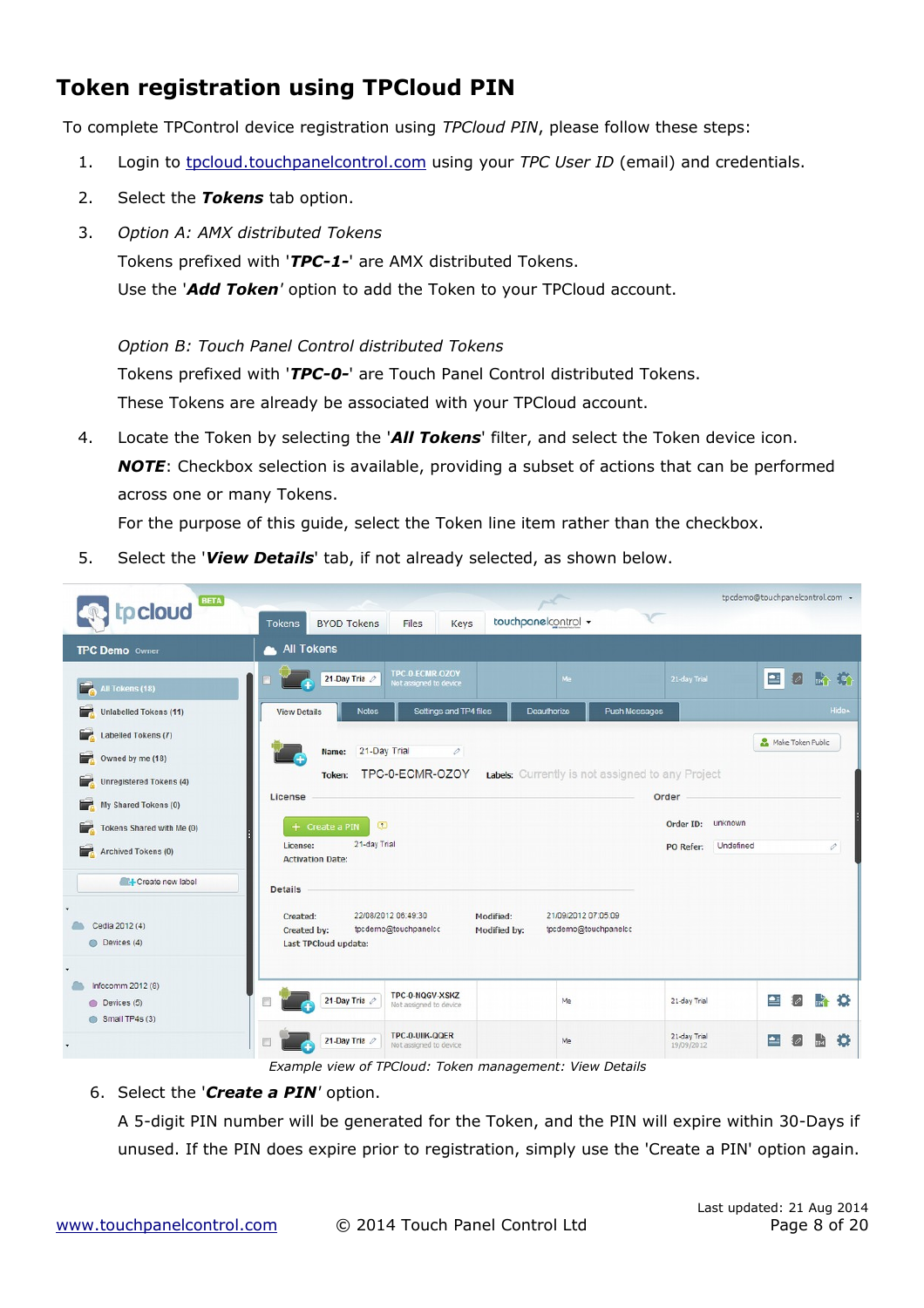A quick reference to the current PIN will be indicated on the Token summary line. **NOTE**: The 'Create a PIN' option is available for valid unregistered Tokens.

7. Select the '*Settings and TP4 files'* tab.

All TPControl device Settings and TP4 files can be configured here. Name relevant connection Profiles, and assign Host and Device ID parameters as a minimum requirement.

*NOTE*: the 'TPCloud update options' for 'TP4 Files' and 'Settings', determine which associated resources the device retrieves when it processing a 'TPCloud update'.

| <b>Tokens</b>       | <b>BYOD Tokens</b>                  | <b>Files</b>                         | Keys                          | touchpanelcontrol +                                               |                |                         |                         | v                                            |                                                         |  |
|---------------------|-------------------------------------|--------------------------------------|-------------------------------|-------------------------------------------------------------------|----------------|-------------------------|-------------------------|----------------------------------------------|---------------------------------------------------------|--|
|                     | <b>All Tokens</b>                   |                                      |                               |                                                                   |                |                         |                         |                                              |                                                         |  |
| + Add Token         |                                     | Refresh                              |                               |                                                                   |                | Sort by:                | Tokens                  | $\downarrow$                                 | $all -$<br>Items per page                               |  |
| Name                |                                     | Token                                |                               | Invoice #/<br>PO Reference                                        | User           |                         |                         | License / Activation Date<br>(MM/DD/YYYY)    | 日                                                       |  |
|                     | iPad3<br>v                          | TPC-0-WUIN-VYLC<br>DEVID-0003-gjafdz |                               |                                                                   | Me             |                         |                         | <b>Full license</b><br>05/07/2012            | 畸群<br>e                                                 |  |
| <b>View Details</b> | <b>Notes</b>                        |                                      | <b>Settings and TP4 files</b> |                                                                   | Deauthorize    |                         | <b>Push Messages</b>    |                                              | Hide-                                                   |  |
| o-                  | Copy Settings                       | <b>Paste Settings</b>                |                               | <b>Reset Settings</b>                                             |                |                         | TPCloud update options: | <b>TP4 Files</b><br>Disable                  | <b>Settings</b><br>Enabled<br><b>Enabled</b><br>Disable |  |
|                     | Profile Settings and TP4 files      |                                      |                               |                                                                   |                |                         |                         |                                              | Hide-                                                   |  |
|                     | <b>Assigned Profiles</b>            |                                      |                               | <b>Profile Settings</b>                                           |                |                         |                         |                                              |                                                         |  |
|                     |                                     |                                      |                               | Host:                                                             | 192.168.1.211  |                         |                         | <b>TP4 File Slot:</b>                        | 1. TestFile1-Landscape.TP-                              |  |
| 1 $\varnothing$     | Home<br>1. TestFile 1-Landscape.TP4 | v                                    |                               | Port:                                                             | 1319           |                         |                         | Name:                                        | TestFile1-Landscape.TP4                                 |  |
|                     | Villa                               |                                      |                               | Device ID:                                                        | 11012          |                         |                         | Size:                                        | 769Kb                                                   |  |
| $\overline{2}$      | 2. TestFile2-Portrait.TP4           | v                                    |                               | <b>Device Name:</b>                                               | iPad3          |                         |                         | <b>Uploaded by:</b>                          | TPC Demo                                                |  |
|                     |                                     |                                      |                               | <b>ICSP Encryption:</b>                                           |                |                         |                         | <b>Upload date:</b>                          | 2013-03-21 03:10:42                                     |  |
| 3                   | ÷,<br>None: defaults to last used   | v                                    |                               | Username:<br>Password:                                            |                |                         |                         | <b>Modified by:</b><br><b>Modified date:</b> | TPC Demo<br>2013-03-21 03:10:42                         |  |
| 4                   |                                     | v                                    |                               | <b>Use Mobile Data:</b>                                           | $\oslash$ None | <sup>60</sup> With WiFi |                         | W Without WiFi                               |                                                         |  |
|                     | None: defaults to last used         |                                      |                               |                                                                   |                |                         |                         |                                              |                                                         |  |
| 5                   |                                     | v                                    |                               | Set as default                                                    |                |                         |                         |                                              | Save Changes                                            |  |
|                     | None: defaults to last used         |                                      |                               | <b>TP4 File Slots</b>                                             |                |                         |                         |                                              |                                                         |  |
|                     |                                     |                                      |                               | 1<br>TP <sub>4</sub>                                              |                | TestFile1-Landscape.TP4 |                         |                                              | Clear TP4 file                                          |  |
|                     |                                     |                                      |                               | TP <sup>4</sup><br>2                                              |                | TestFile2-Portrait.TP4  |                         |                                              | Clear TP4 file                                          |  |
|                     |                                     |                                      |                               |                                                                   |                |                         |                         | + Add another TP4 File Slot                  |                                                         |  |
|                     | <b>General Settings</b>             |                                      |                               |                                                                   |                |                         |                         |                                              | Open-                                                   |  |
|                     |                                     |                                      |                               | Example view of TPCloud: Token management: Settings and TP4 files |                |                         |                         |                                              |                                                         |  |

 [www . touchpanelcontrol .com](http://www.touchpanelcontrol.com/) © 2014 Touch Panel Control Ltd Page 9 of 20

Last updated: 21 Aug 2014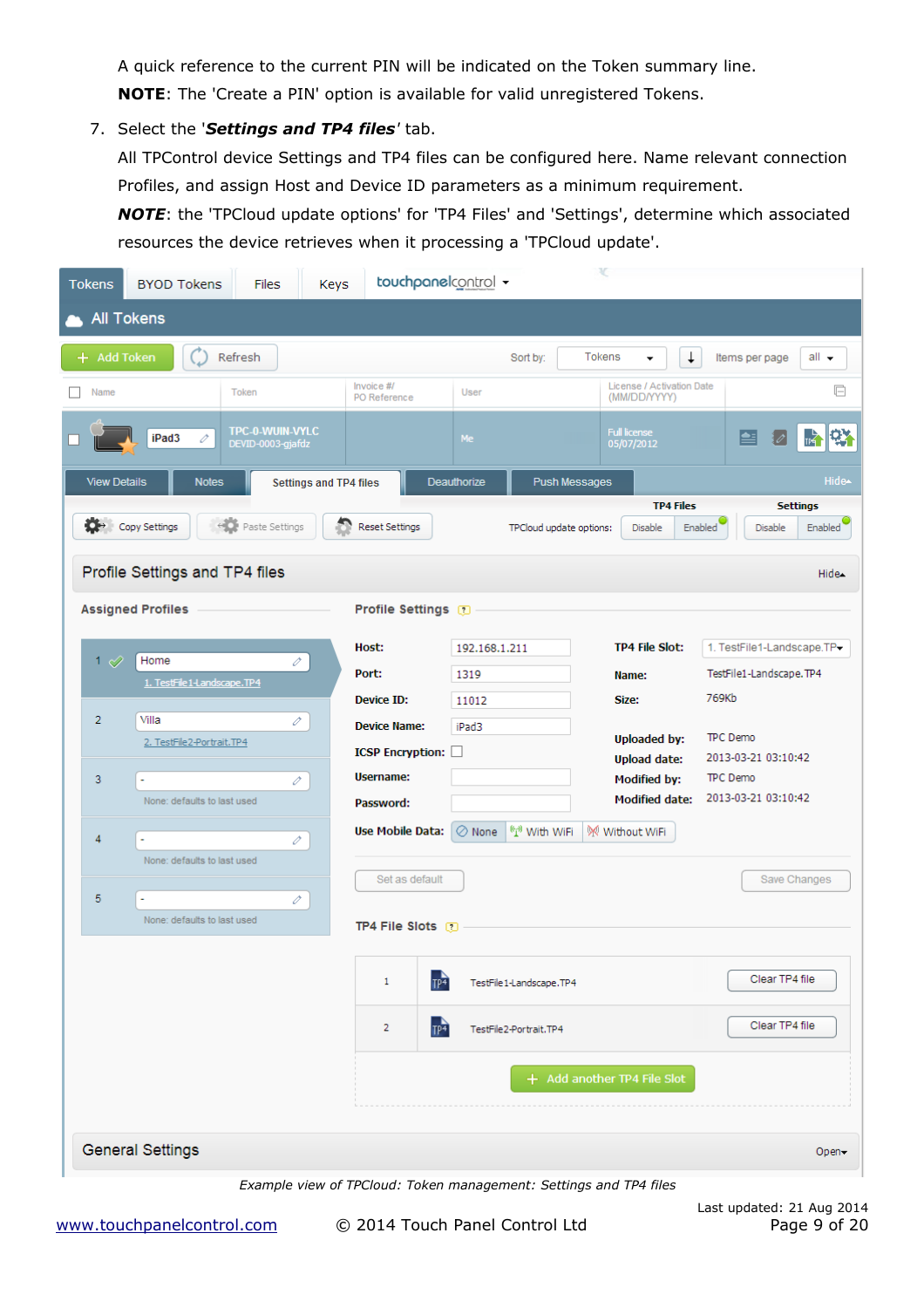- <span id="page-9-0"></span>8. Options to change TP4 file(s) assigned to the Token are provided, along with options to upload TP4 files to TPCloud. Files are retained within your online TP4 file repository, and can be reviewed and organised by selecting the main '*Files'* tab at the top of TPCloud. Assign a different TP4 file to each available TP4 File Slot. To associate a particular File Slot with a Connection Profile, first choose the profile then assign your chosen slot using the 'TP4 File Slot' drop-down list available within the 'Profile Settings' section. *NOTE*: Each Token has a minimum of 2 x TP4 File Slots (on supported platforms), with the ability to add more slots, by purchasing [TP4 File Slot KEYs](http://www.touchpanelcontrol.com/products/tp4-key.html)*.* The KEYs can then be applied to Full license Tokens using the '**Add another TP4 File Slot**' option.
- 9. On the device with TPControl installed, go to **Settings -> TPControl**. Scroll down the list of items and select the '*TPCloud PIN*' option. Return to/Launch TPControl...
- 10. A '*TPCloud PIN*' window will be presented.

|                                           | TPCloud PIN |
|-------------------------------------------|-------------|
| Enter PIN code:<br>5 alphanumeric symbols |             |
| Close                                     | Send        |

- 11. If not already shown, select the PIN field to present a keyboard, then enter the PIN generated in Step 6 above. PINs are *not* case-sensitive.
- 12. Select the '*Send*' option within the 'TPCloud PIN' dialog window.

Provided the device has Internet access, the PIN entered will be validated with the Touch Panel Control registration servers, and the device will be assigned to the Token.

Successful registration will result in the device updating any Settings and/or TP4 files for the respective Token, as configured within TPCloud.

*Any errors will be reported within the 'TPCloud PIN' dialog window.*

Congratulations – your TPControl device is licensed, permitting connection to any AMX NetLinx Master.

Please explore tpcloud .touchpanelcontrol.com for further TPCloud features.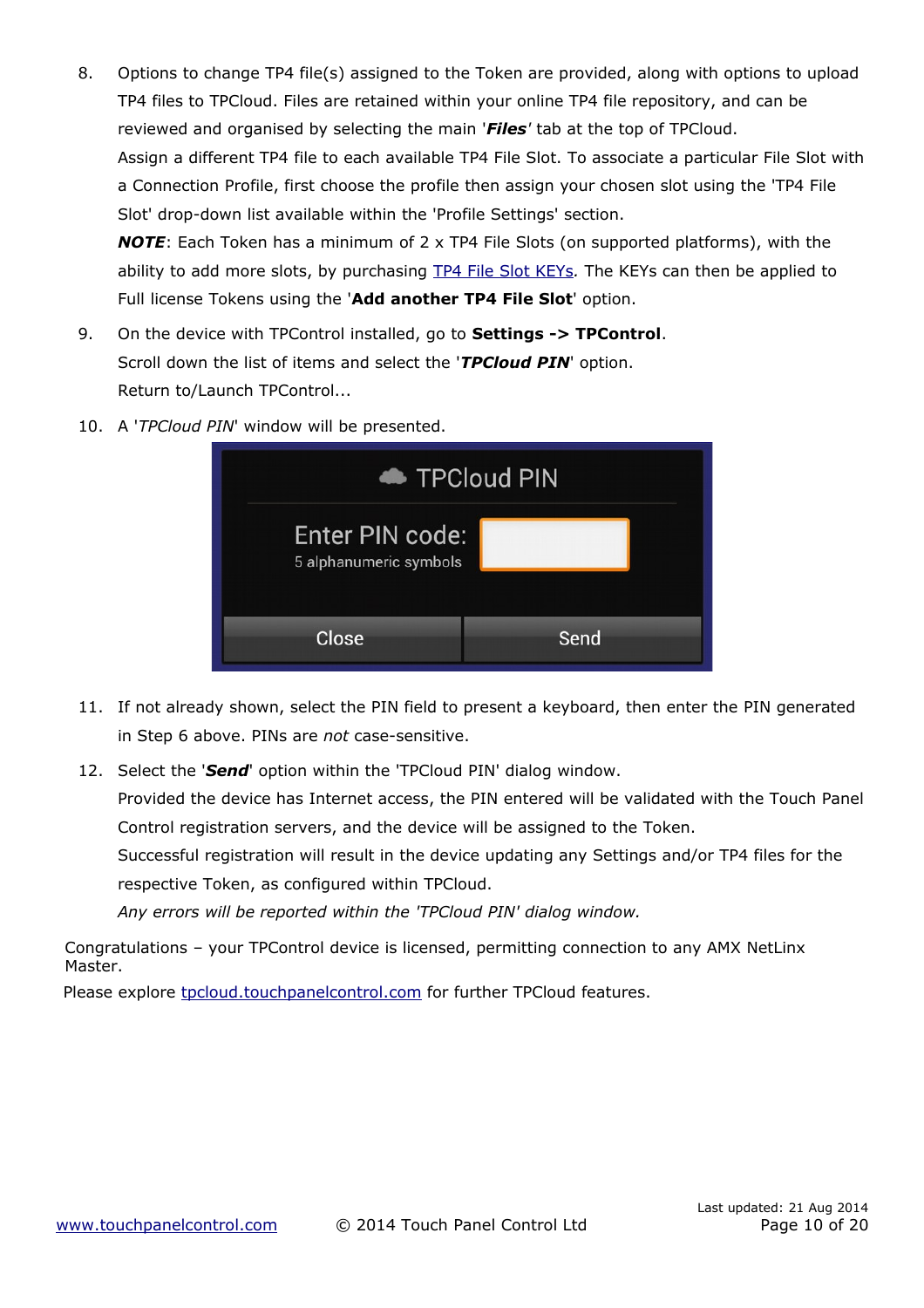# **Sharing Tokens in TPCloud**

<span id="page-10-0"></span>Tokens can be shared with users invited to your [TPCloud](http://tpcloud.touchpanelcontrol.com/) account, using an option called '*Make Token Public*'. More on this later...

So, every TPCloud user can invite other users to view and manage their Tokens. Inviting users provides access *only* to Tokens that have been made '*Public*' by the TPCloud account that the invite originates from. Here is a scenario where inviting users is advantageous:

● An end-user of TPControl, may request that TPControl Tokens be registered to their own personal TPCloud account. As such, the end-user from their TPCloud account, can invite the TPControl/AMX integrator to administer their TPCloud account. This permits the integrator to provide updates and support for the end-users TPControl devices via TPCloud. The integrator, having accepted the invite, can simply log into their own personal TPCloud account, using their own credentials, and see any Tokens being shared with them. The end-user can assign and revoke access to one or more integrators as and when required.

### **To invite other users to your TPCloud account...**

- Login to (or create) the TPCloud account that will be inviting other users.
- Select the *TPC User ID/Email* in the top-right corner of TPCloud, and choose the '*My Company*' option.
- In the '*Invite new people: Email*' field, enter the email for the person to be invited, select their 'Role (Admin/User/Guest)' and complete by pressing the 'Invite' option. An email will be issued, inviting them to access TPCloud.

When the invited TPCloud user logs into their own TPCloud account, if they have access to more than one TPCloud company, a drop-down list of *TPCloud Companies* is available for selection. This list is indicated by an arrow beside the current TPCloud Company Name presented in the top-left corner of TPCloud (directly under the 'TPCloud' logo). By selecting the relevant TPCloud Company, users can review their own Tokens, or those being shared from another Company.

**NOTE**: Only Tokens that are made *Public* (by the owner of the Token) will be accessible when reviewing a TPCloud Company you have been invited to.

To make one of your own Tokens Public, go to '*TPCloud -> Tokens -> (token) -> View Details*' and select the '*Make Token Public*' option.

Furthermore, Tokens cannot be shared on a per-user basis, so when a Token is made Public, it will be shared with all users that are invited to the Company's account.

### **Filtering Tokens**

Various filters are provided to help quickly review specific Tokens. e.g. e '*All Tokens*', '*Tokens Shared with Me*', '*My Shared Tokens*'. Custom filters can be created using the '*Create new label*' option.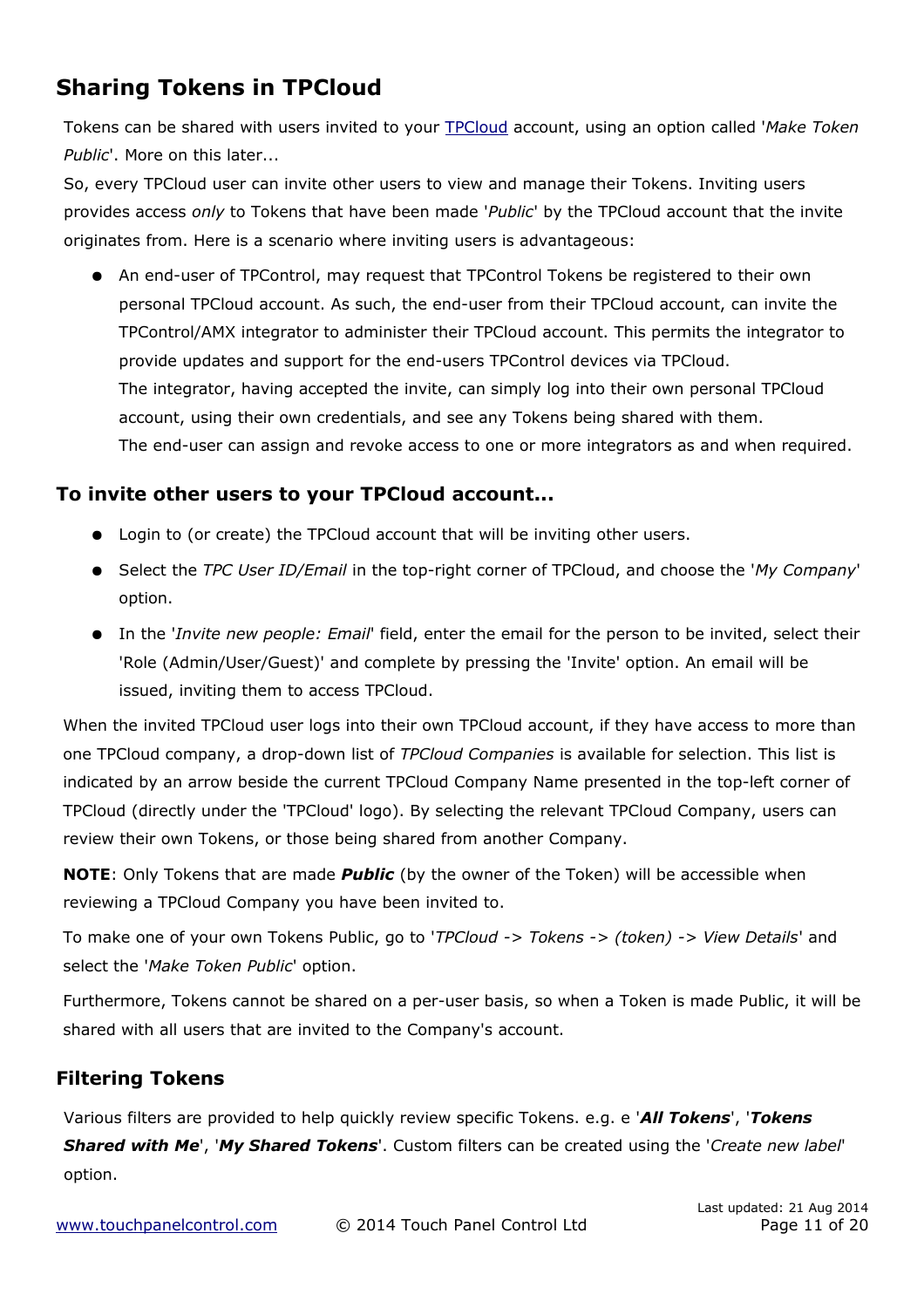# <span id="page-11-0"></span>**Transferring files using TPTransfer**

**IMPORTANT***: Registration of TPControl devices via TPTransfer has been deprecated, and is no longer supported. Instead, use [O](#page-5-0)[n-](#page-5-0)[D](#page-5-0)[evice](#page-5-0) [Token Registration](#page-5-0) or [TPCloud](#page-6-0) to register devices.* 

TPTransfer is our Microsoft Windows based application for locally transferring TP4 files to TPControl devices.

TPTransfer can also be used to generate TPControl BYOD files for use with BYOD licensed AMX NetLinx Masters.

TPTransfer can be downloaded from the [Downloads](http://www.touchpanelcontrol.com/catalog/product/download) section of our website:

 [www . touchpanelcontrol .com](http://www.touchpanelcontrol.com/)

TPTransfer provides the following features:

### ● **Token Deauthorization**

Access to the Internet must be available from the computer running TPTransfer, for active TPControl device Deauthorization i.e. the TPControl device must be available also. Deauthorization is the process of releasing a Token registration, permitting re-use of the Token on a new/replacement device.

### ● **TP4 file transfer**

TPTransfer can be used to transfer TP4 files directly to TPControl devices. Internet access is not required to when using TPTransfer to transfer files to TPControl devices.

### **TPTransfer Installation**

- 1. Download TPTransfer from the [Downloads](http://www.touchpanelcontrol.com/catalog/product/download) section at [www . touchpanelcontrol .com](http://www.touchpanelcontrol.com/)
- 2. If AMX TPDesign4 is running, please close it.
- 3. Run the TPTransfer executable downloaded in Step 1 to begin installation. The installer executes a patch process which installs TPC template files for use in TPDesign4 (refer to the screenshot below).

**NOTE**: If TPDesign4 was running during the installation, please close TPDesign4 and restart in order to see and use the TPC template options.

Continued next page...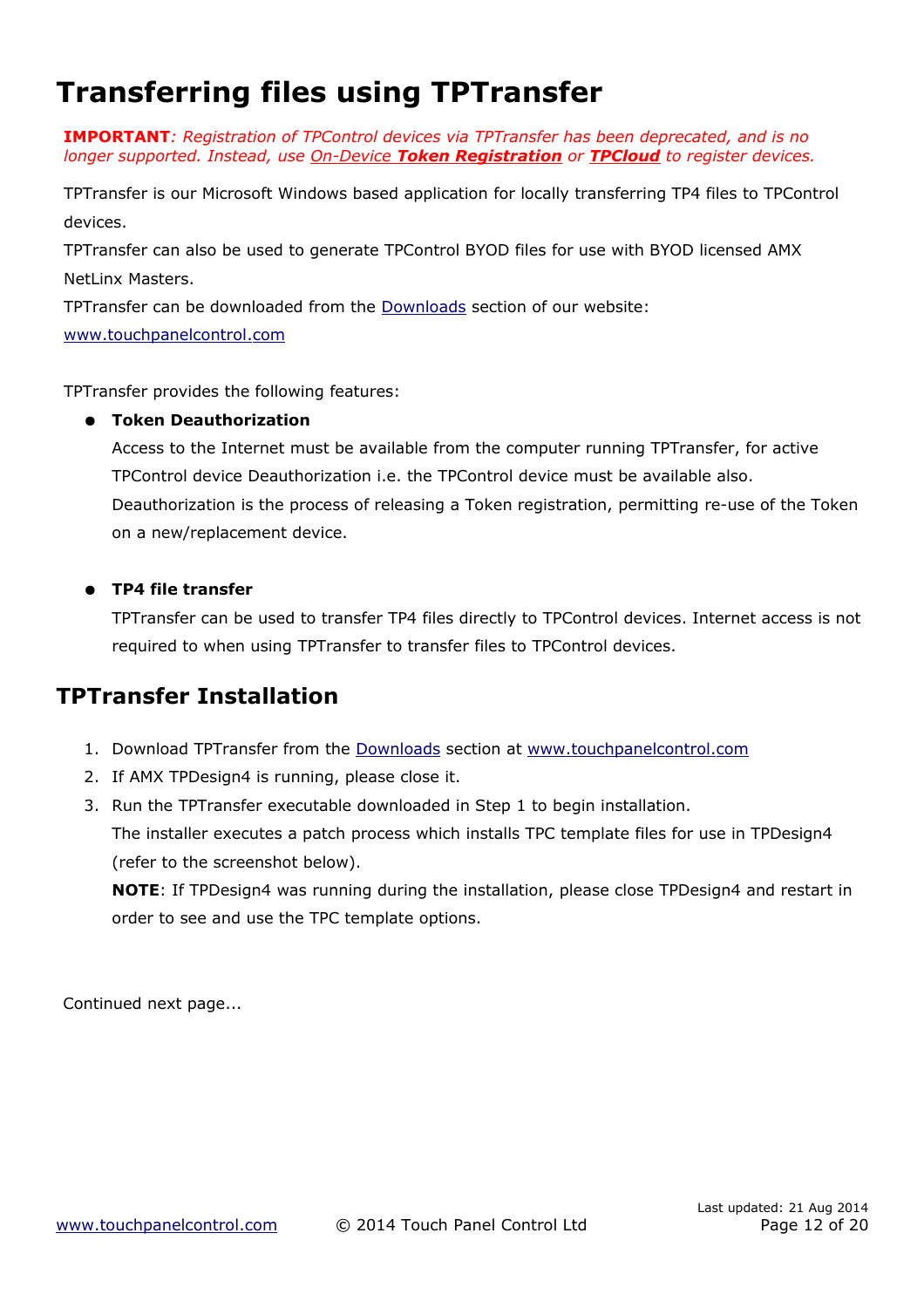

The TPC templates enable you to create new panel designs or convert existing designs, to resolutions typically available agnosticon TPControl devices.

Importantly, TPControl is TP4 file agnostic, meaning that TP4 files created for use with AMX panels can also be transferred to TPControl *without any conversion needed*. *Screen Resize* options available in TPControl provide scaling options to suit upsizing/downsizing requirements. However, it is recommended that you convert to TPC templates, to benefit from all available features within TPControl.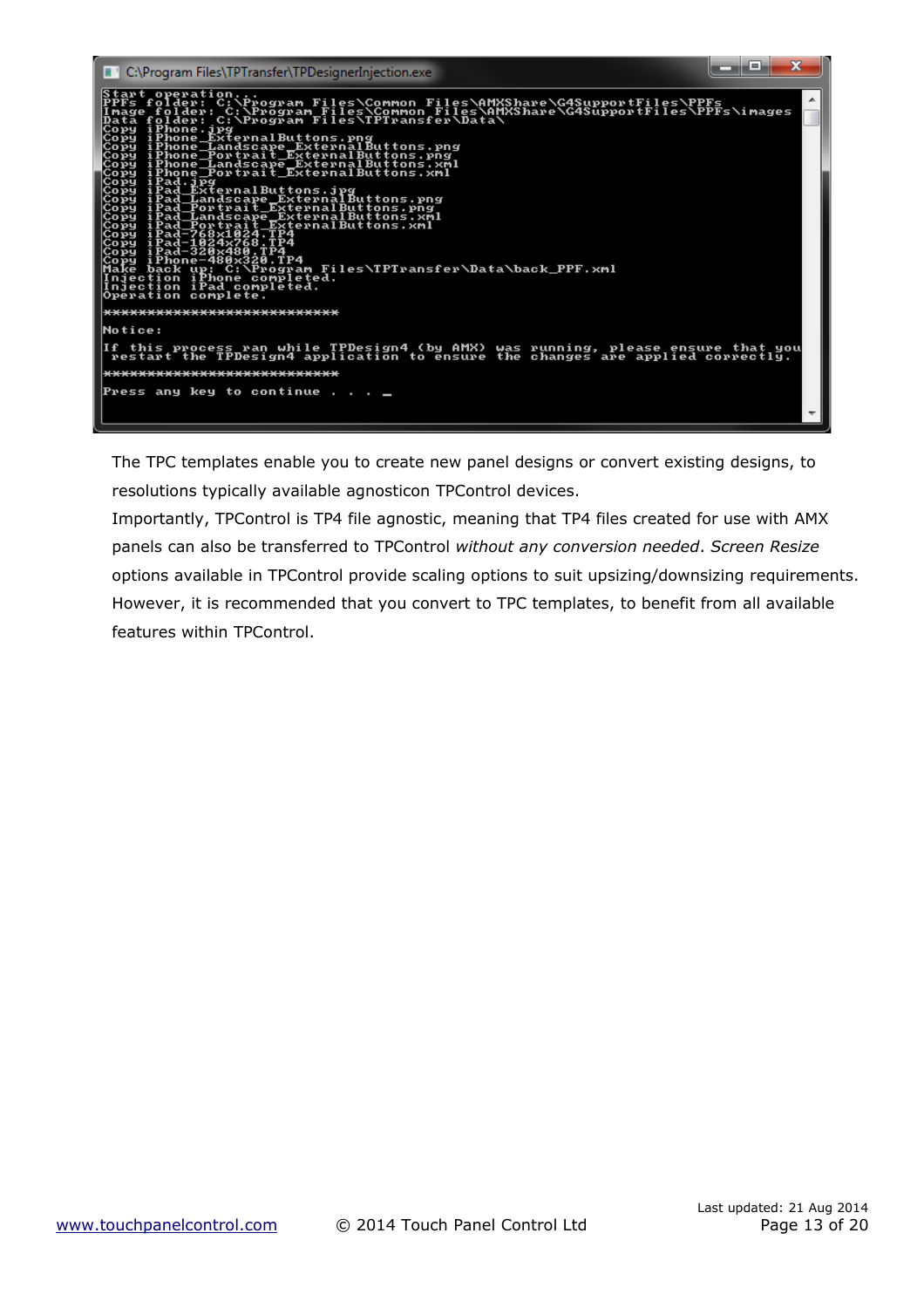# **TPTransfer - Configuration**

*NOTE:* TPTransfer *will only connect to your device if TPControl is running with full screen focus on your TPConrtol device.*

### **Configure Network adapters and locate TPControl devices**

- 1. With TPTransfer running, select the "Tools" button, followed by "Settings" from the drop-down list.
- 2. Ensure that the required network adapter on your computer is selected, by choosing;

"Tools -> Settings -> Network".

Selected adapters are indicated with a green TICK symbol beside the listed adapter.

Multiple adapters can be selected at the same time.

Confirm that the Network adapter you intend to use has a valid IP address that falls within the same subnet as your TPControl enabled device.

| $\boldsymbol{\mathcal{J}}$        | $\blacksquare$<br>$\mathbf{x}$ | <b>TPTransfer - Settings</b><br>Network<br>Transfer<br>Language and updates<br>Available adapters<br>Choose the network adapter to locate your device | Diagnostic                     | $\mathbf{x}$                                |
|-----------------------------------|--------------------------------|-------------------------------------------------------------------------------------------------------------------------------------------------------|--------------------------------|---------------------------------------------|
| <b>Documentation</b>              | <b>Tools</b>                   | Adapter description                                                                                                                                   | IP                             | <b>MAC</b>                                  |
|                                   | Support<br>O                   | Dell Wireless 1395 WLAN Mini-Card<br>Realtek PCIe GBE Family Controller                                                                               | 192.168.1.12<br>192, 168, 10.9 | 00-24-2B-D2-0A-BC<br>00-21-70-DA-AA-2F      |
| <b>Edit MSU</b><br><b>Slot ID</b> | Settings<br>養                  | VirtualBox Host-Only Ethernet Adapter                                                                                                                 | 192.168.56.1                   | 08-00-27-00-38-2F                           |
| Slot1<br>$\overline{\phantom{a}}$ | Deauthorize<br>راها            | m.<br>$\epsilon$<br>Restore device list on startup                                                                                                    |                                | Refresh                                     |
|                                   | Check for Updates<br>2         |                                                                                                                                                       |                                |                                             |
| $Slot1 =$                         | Export Report                  | Firewall settings<br>Proxy settings<br>Use proxy<br><b>UDP</b> port<br>10700                                                                          | <b>User</b>                    | Search settings<br>Ping timeout(ms)<br>3000 |
| $Slot1 =$                         | View changelog                 | TCP port<br>10700                                                                                                                                     | Advanced Password              | Automatic Device Polling                    |
|                                   | About<br>Æ                     |                                                                                                                                                       |                                |                                             |
|                                   |                                | Restore defaults                                                                                                                                      |                                | OK<br>Cancel                                |

*NOTE: For simplicity, your TPControl device must be configured to be connected to the same LAN and IP subnet as the TPTransfer computer.*

- 3. On your TPControl device, if you have not already, ensure that you have configured the devices Wi-Fi connection to be connected to the same LAN and IP subnet as the TPTransfer computer.
- 4. Start the TPControl application and wait for it to finish loading. *The first load may take a moment or two as it prepares the default demonstration file.*
- 5. Within TPTransfer, if the "Automatic Device Polling" option is enabled on the Network settings (refer image above), then each discovered TPControl device will be listed automatically. Alternately, click the "Find Devices" button in TPTransfer to discover TPControl devices on your network.

You can also manually add a device by choosing the "Add Device" option, then specifying the Host/IP address and Port (default 10700).

Your TPControl device will be listed in TPTransfer.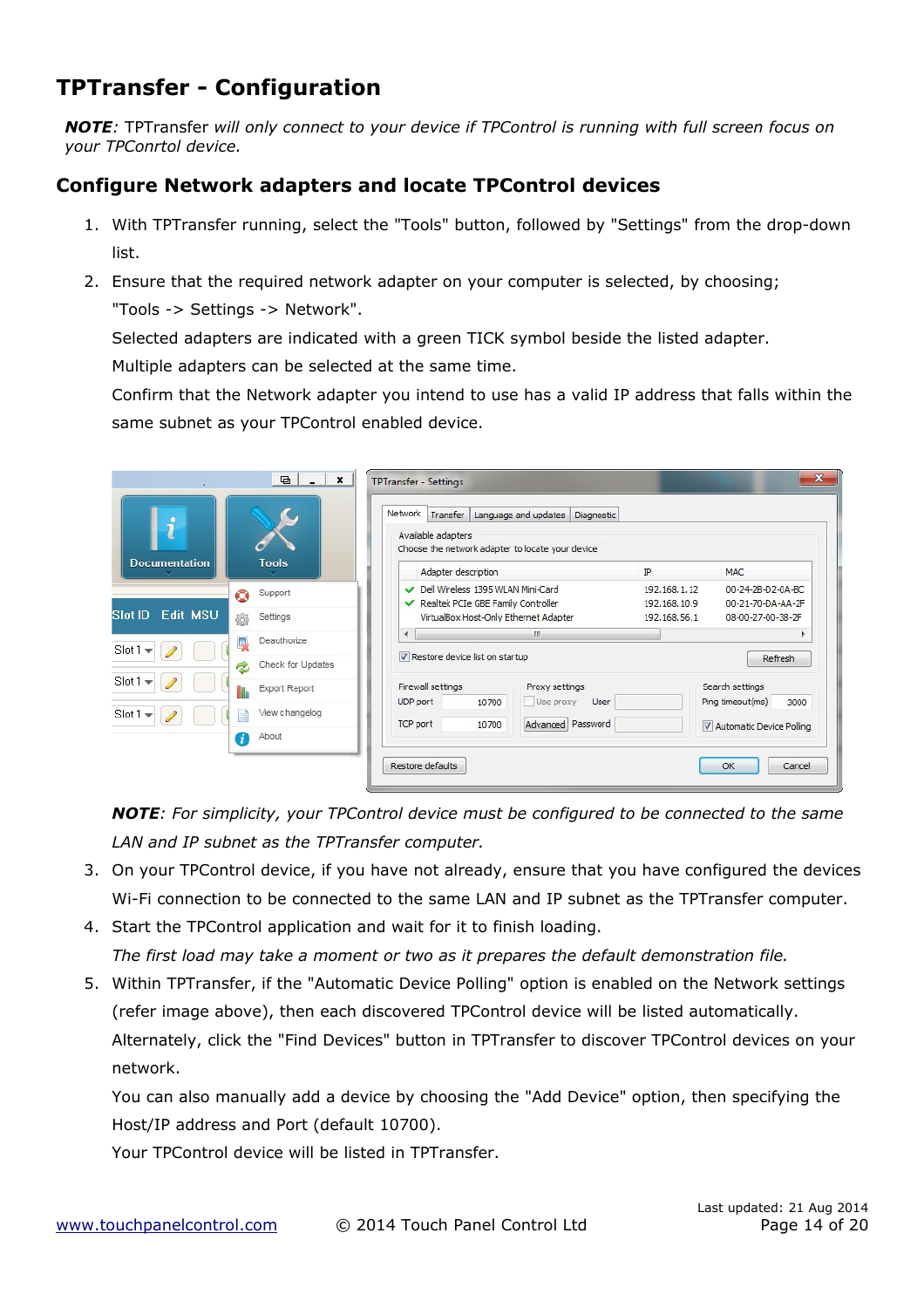### **Transferring TP4 files to TPControl**

- 1. If the file you want to transfer is currently open in TPDesign4, close it, and return to TPTransfer.
- 2. In TPTransfer, for the target device you wish to transfer to, choose the relevant Slot ID (if

applicable) from those available for the device, and then click the  $\|\mathbf{U}\|$  New option, followed by locating and choosing the TP4 file.

Alternately, you may drag-n-drop the TP4 file directly onto the target device in TPTransfer, or drag-n-drop between the Filenames for listed devices. Then select the  $\mathbf{U}$  option.

For TPControl devices that support more than one TP4 File Slot, a slot identifier drop-down list will be available.

| <b>TPTransfer</b>      | <b>tp</b> transfer<br><b>APEX</b> Authorized Product   |                   |               | <b>Find Device(s)</b><br><b>Add Device</b>         |                                           | $\mathbf{r}$<br><b>Documentation</b> | $\blacksquare$<br>$\overline{\phantom{0}}$<br><b>Tools</b>                              | × |
|------------------------|--------------------------------------------------------|-------------------|---------------|----------------------------------------------------|-------------------------------------------|--------------------------------------|-----------------------------------------------------------------------------------------|---|
|                        | <b>Device Name</b>                                     | devID             | <b>IP</b>     | <b>Filename</b>                                    | Slot ID                                   | Edit<br><b>MSU</b>                   | <b>Upload</b>                                                                           |   |
|                        | iPad3 (11012) v2.5.0.0<br>TPC Internal License (Full)  | DEVID-0003-HXDNJT | 192.168.10.55 | stream-1280x800.tp4                                | Slot $4 \neq$<br>$\overline{\phantom{a}}$ |                                      | $\boldsymbol{\mathbb{X}}$<br>U<br><b>U</b> f New                                        |   |
|                        | Nexus5 (11001) v2.5.0.0<br>TPC Internal License (Full) | DEVID-0101-OJQKJV | 192.168.10.53 | stream-1280x800.tp4                                | n/a<br>$\overline{\phantom{a}}$           |                                      | $\boldsymbol{\varkappa}$<br>U<br><b>U</b> f New                                         |   |
|                        | Nexus7 (11001) v2.5.0.0<br>180-day dealer license(168  | DEVID-0102-UZIQSD | 192.168.10.51 | stream-1280x800.tp4                                | n/a<br>$\overline{\mathbf{v}}$            |                                      | $\boldsymbol{\mathsf{x}}$<br>U<br><b>U</b> f New                                        |   |
|                        | Device1 (111) v1.4.0.0<br>Unlicensed                   | DEVID-1002-FVUZHD | 192.168.10.59 | stream-1280x800.tp4                                | Slot $1 -$<br>$\overline{\mathbf{v}}$     |                                      | $\boldsymbol{\mathsf{x}}$<br>U<br>U<br><b>New</b>                                       |   |
| Get Full License Token | Get Trial License Token                                |                   | P4            | DRAG A TP4 FILE HERE TO SAVE AS SYSTEM_LICENSE.TP4 |                                           |                                      | $\mathbb X$<br>U<br><b>U</b> New<br>Current adapter IP: 192.168.10.58   Version 1.4.0.0 |   |

3. TPTransfer will attempt to connect to your TPControl device and commence transfer of the TP4 file. Progress is shown both in TPTransfer and on the device.

| <b>State</b>                                  | <b>Device Info</b>      | <b>Filename</b>                                              | <b>Network</b>               | <b>Transfer Log History</b>                         |                                     |
|-----------------------------------------------|-------------------------|--------------------------------------------------------------|------------------------------|-----------------------------------------------------|-------------------------------------|
|                                               | Nexus5 (11001) v2.5.0.0 | stream-1280x800.tp4 192.168.10.53:10700 Transfer has started |                              |                                                     | Cancel<br>Lв                        |
|                                               |                         |                                                              |                              |                                                     |                                     |
|                                               |                         |                                                              |                              |                                                     |                                     |
| Key <b>C<sub>B</sub></b> Transfer Log History |                         |                                                              | Close when empty <b>⊠</b> ଗୁ | Remove Completed transfers                          | Cancel All<br>$\mathbb{\mathbb{X}}$ |
|                                               |                         |                                                              |                              | Current adapter IP: 192.168.10.58   Version 1.4.0.0 |                                     |

- 4. When the transfer is completed, if the target file-slot matches the current file-slot active on the device, then TPControl will automatically display the new file design. The first load of the design will take a few moments to complete, while TPControl pre-processes the design files. Subsequent display of the same file, TPControl will load much more quickly.
- 5. Configure your AMX NetLinx master connection parameters within the TPControl device "Settings" as required.

Refer to the previous section titled '**[TPControl Device Settings](#page-2-0)**' for more information.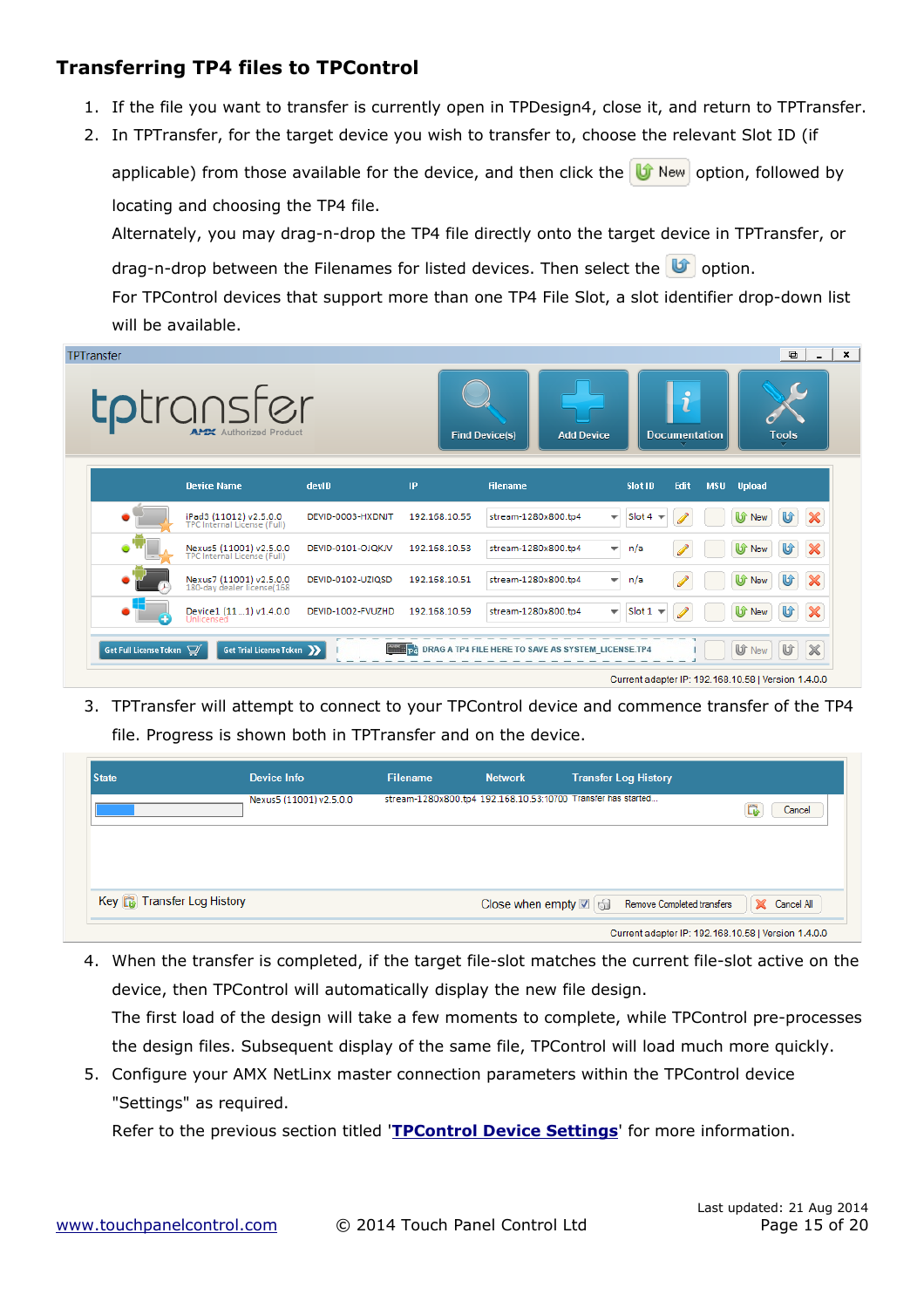# **Deauthorizing Tokens**

Deauthorization is the process used to de-register a registered Token. This frees the Token, and deregisters TPControl from use on the original device. This allows the Token to then be registered with another device.

So, if the original device is lost, stolen, replaced or upgraded, you can easily migrate the Token for use on a new device.

## **Deauthorization using TPCloud**

Two options for deauthorizing Tokens are provided from TPCloud, and are located within the *Deauthorize* tab for each Token. Each is explained below:

### **Deauthorize and re-assign by PIN**

This is perhaps the simplest way to Deauthorize a device when upgrading to a new device, assuming the original device is still available with TPControl installed on it. The user enters a 5 digit PIN into the current registered device, then again on the New device.

### **Deauthorize by Request**

No longer have your original device? Use this option to send a request through to Touch Panel Control staff who can then manually remove the assigned device from the Token.

This process can take from 1-5 days for approval depending on when the request is received. However, requests are usually processed the same day they are received.

*NOTE*: If you need to register a device prior to having the Deauthorization request processed, then temporarily register the device using a *21-Day Trial Token*. 21-Day Trial Tokens can be generated via the TRY links available on our **Products** pages. Then, once the deauthorization request has been processed, you can use the *[Token registration using TPCloud PIN](#page-7-0)* method for re-registration of the device, which will overwrite the 21-Day Trial Token. Provided someone is able to enter the PIN on the device, the process can all be done remotely using TPCloud ,without the need to attend site.

## **Deauthorization using TPTransfer**

TPTransfer provides the ability to immediately deauthorize a device, similar to the 'Deauthorize and re-assign by PIN' option available within TPCloud.

You will need to be able to access the device to apply the deauthorization.

Locate and select the device in TPTransfer, and then select 'Tools -> Deauthorize'.

Follow the dialog to complete deauthorization for the device and Token.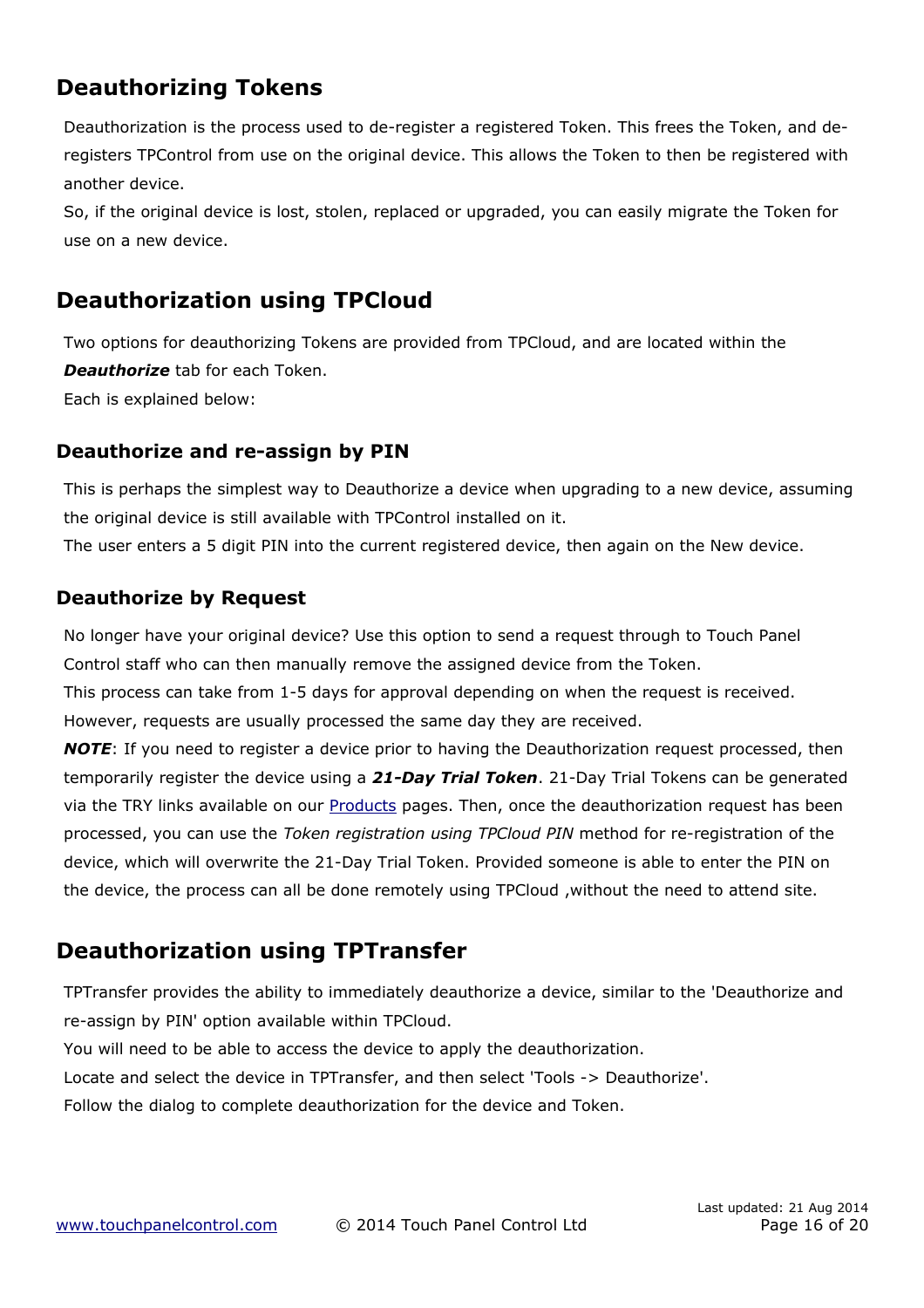# <span id="page-16-0"></span>**How to access TPControl Device Settings**

To access application Settings, make sure that TPControl is running with full screen focus. Then, select the **MENU** or **BACK** button on your device.

*A drop-down menu will appear from the top of the display.*

Next, select the **Settings**  $\bullet$  icon presented in the drop-down menu.

*The TPControl Settings menu will appear (see diagram next page)*

*Programmer note*:

- The *SETUP* API command can be issued from a NetLinx master for direct access to Settings.

- The *0-Setup Port; Page-flip: Setup* channel-port/channel-code can be applied to a button in *TPDesign4 → Buttons properties → Programming* for direct access to Settings, independent of code.

The '*TPControl for Android - Device Settings'* document can be obtained from the [Downloads](http://www.touchpanelcontrol.com/catalog/product/download) section of our website, and is also available within [TPTransfer](https://www.touchpanelcontrol.com/catalog/product/redirect/type/tptransfer/latest/1/s/w) from the '*Documentation*' drop-down option.

Please refer to this document for configuration options and device specific settings for TPControl.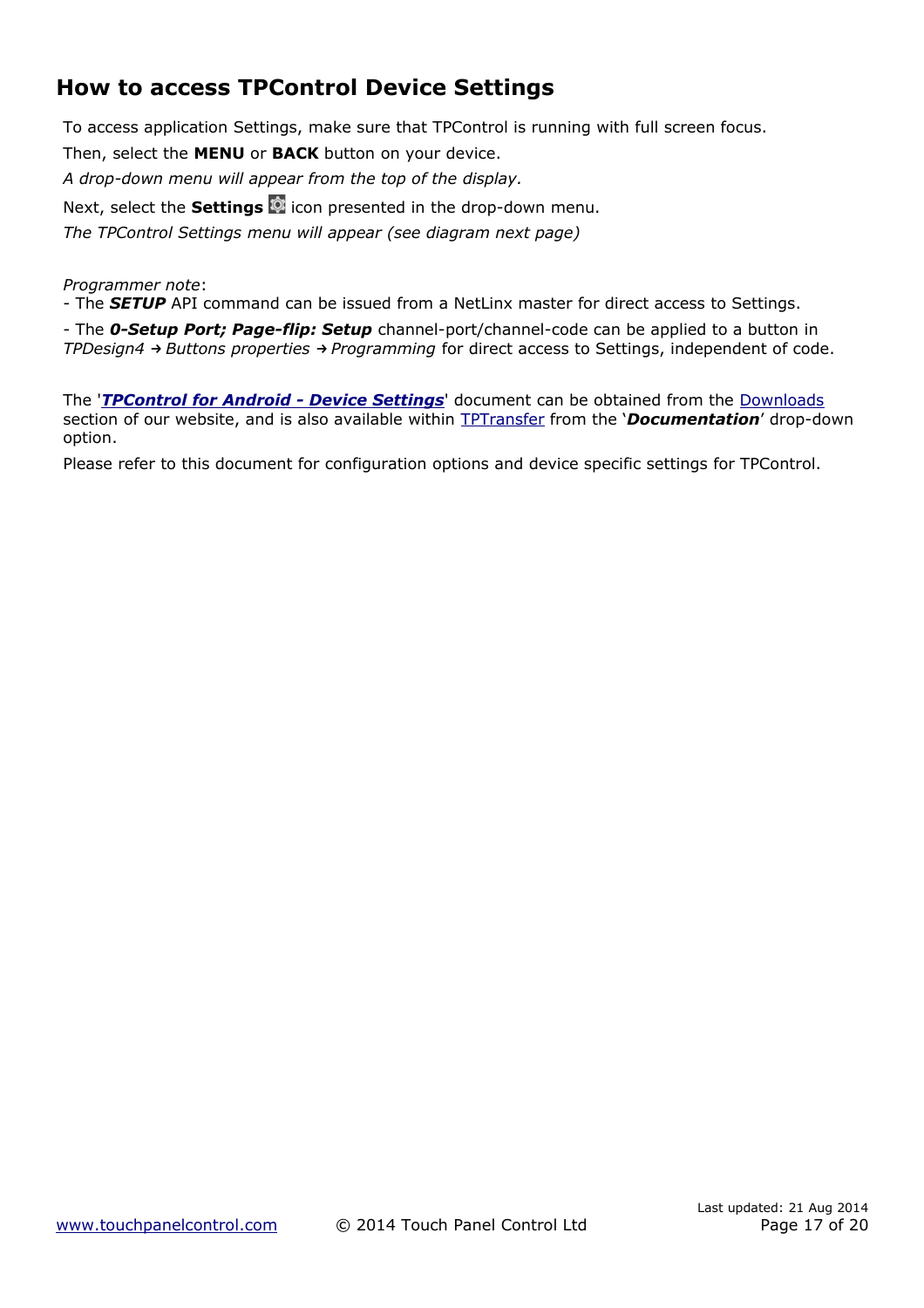### **Note-worthy items:**

- To configure connection parameters and Settings, refer to **[How to access TPControl Device](#page-16-0)  [Settings](#page-16-0)**.
- To configure connection parameters and Settings for Apple devices, refer to **Settings** then **TPControl**.
- TPTransfer will only connect to your device if TPControl is running.
- TPControl does **not** require a connection to an AMX NetLinx Master to communicate with TPTransfer.
- Uploading a TP4 file via TPTransfer while it is also open in TPDesign4 is supported, provided you are running TPTransfer with "Administrator" privileges.
- When Token registration is completed for a device, the registration information can at any time be reapplied to the TPControl device using the 'Verify Device' option, available within Settings for TPControl on the device. This may be required if TPControl has been running a trial-based license which has been reset by Touch Panel Control to extend the trial period.
- Any Settings options can be directly implemented within the TP4 user interface using API commands applied to *0-loopback port: command output* as detailed in the '*[TPControl - API Commands supported in addition to AMX commands](http://www.touchpanelcontrol.com/files/pdf/TPControl%20-%20API%20Commands%20supported%20in%20addition%20to%20AMX%20commands.pdf)*' document, available for download from the [Downloads](http://www.touchpanelcontrol.com/catalog/product/download) section of our website.

This document is also available within TPTransfer from the '*Documentation*' drop-down option.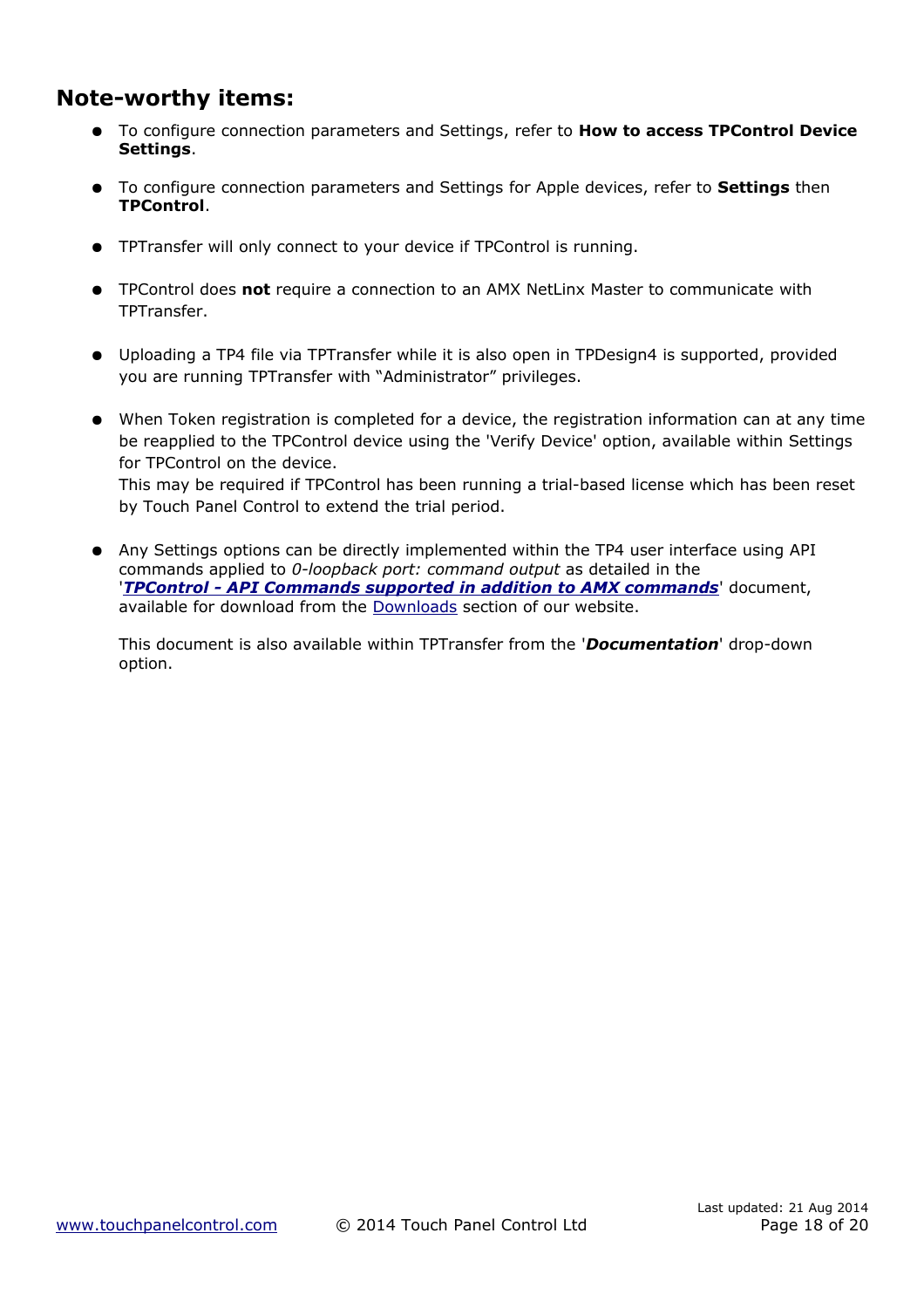## **Known Issues**

### **TPControl**

- Certain Fonts may not appear correctly, particularly when non-standard indexing methods are embedded in the font file.
- We have endeavoured to support in TPControl the most commonly used AMX G3 and G4 commands used for control and manipulation of AMX touch panels. However, not all functions, nor all parameters for these commands may be supported.

Please notify us through the helpdesk if we have overlooked one of your favourites.

### **TPDesign4/TPTransfer**

● If you re-install AMX TPDesign4 or apply an update, you may lose the TPC template options found in the *"TPDesign4 -> File -> New> Panel type"* menu. To resolve this, run the TPTransfer XML patcher found in *"TPTransfer -> Tools -> Settings -> Language and updates -> Patch TPDesign4"* and then restart TPDesign4 to apply the changes.